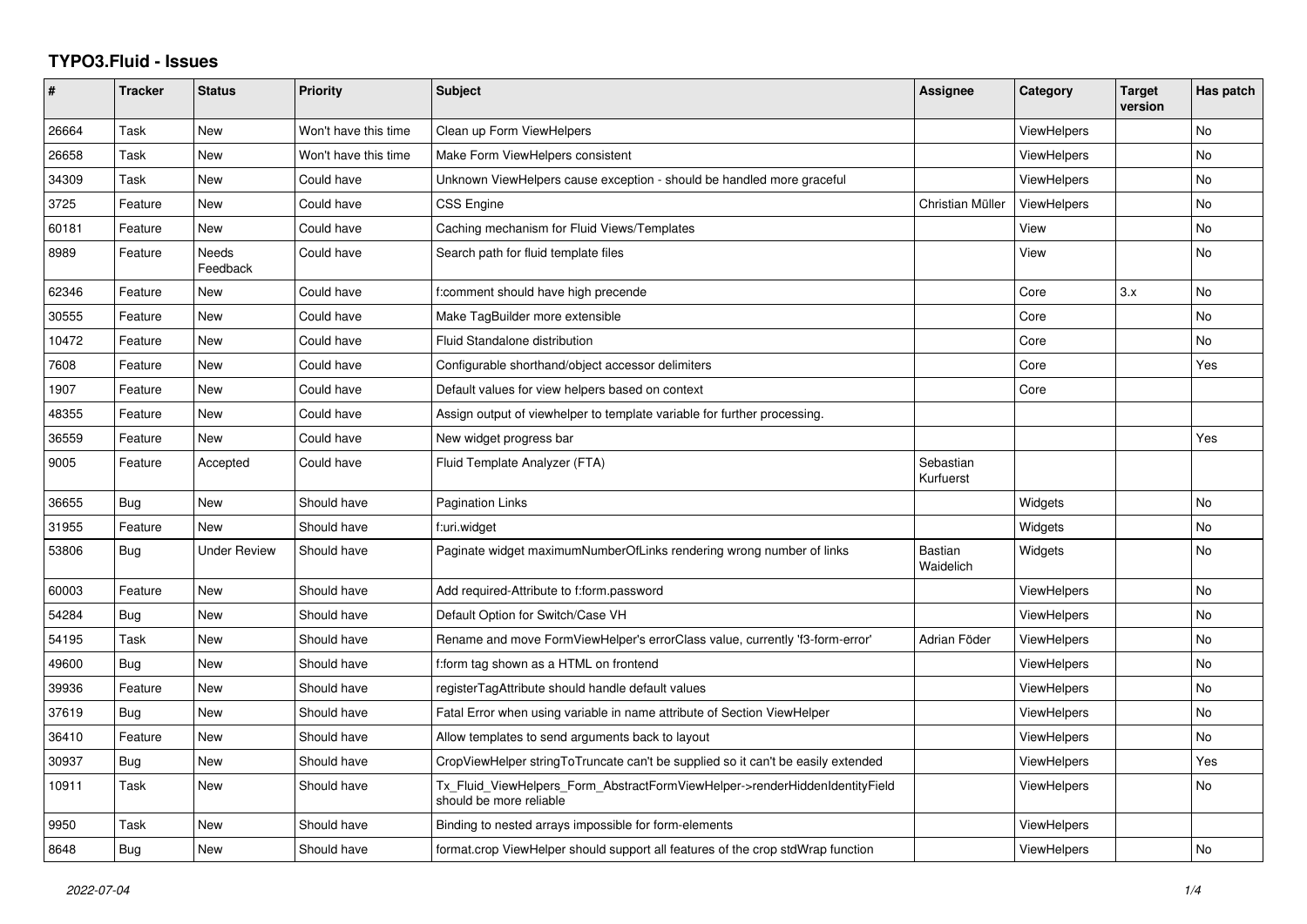| #     | <b>Tracker</b> | <b>Status</b>            | <b>Priority</b> | <b>Subject</b>                                                                            | <b>Assignee</b>             | Category           | <b>Target</b><br>version | Has patch |
|-------|----------------|--------------------------|-----------------|-------------------------------------------------------------------------------------------|-----------------------------|--------------------|--------------------------|-----------|
| 5933  | Feature        | Accepted                 | Should have     | Optional section rendering                                                                | Sebastian<br>Kurfuerst      | ViewHelpers        |                          | No        |
| 58862 | Bug            | Needs<br>Feedback        | Should have     | FormViewHelper doesn't accept NULL as value for \$arguments                               | Bastian<br>Waidelich        | <b>ViewHelpers</b> |                          | Yes       |
| 36662 | Bug            | Needs<br>Feedback        | Should have     | Checked state isn't always correct when property is collection                            | Kevin Ulrich<br>Moschallski | ViewHelpers        | 1.1.1                    | No        |
| 8491  | Task           | <b>Needs</b><br>Feedback | Should have     | link.action and uri.action differ in absolute argument                                    | Karsten<br>Dambekalns       | ViewHelpers        |                          | <b>No</b> |
| 65424 | Bug            | <b>Under Review</b>      | Should have     | SelectViewHelper must respect option(Value Label)Field for arrays                         |                             | ViewHelpers        |                          | No        |
| 44234 | Bug            | <b>Under Review</b>      | Should have     | selectViewHelper's sorting does not respect locale collation                              |                             | ViewHelpers        | 2.1                      | No        |
| 43346 | Feature        | <b>Under Review</b>      | Should have     | Allow property mapping configuration via template                                         | Karsten<br>Dambekalns       | ViewHelpers        | 2.1                      | No        |
| 40998 | Bug            | Under Review             | Should have     | Missing parent request namespaces in form field name prefix                               | Sebastian<br>Kurfuerst      | ViewHelpers        | 1.1.1                    | <b>No</b> |
| 34682 | Bug            | <b>Under Review</b>      | Should have     | Radio Button missing checked on validation error                                          |                             | ViewHelpers        |                          | No        |
| 45394 | Task           | New                      | Should have     | Forwardport Unit test for standalone view                                                 |                             | View               |                          | No        |
| 43072 | Task           | New                      | Should have     | Remove TOKENS for adding templates fallback in Backporter                                 |                             | View               |                          | No        |
| 46289 | Bug            | Needs<br>Feedback        | Should have     | Enable Escaping Interceptor in XML request format                                         |                             | View               | 2.0.1                    | No        |
| 39990 | <b>Bug</b>     | New                      | Should have     | Same form twice in one template: hidden fields for empty values are only rendered<br>once |                             | Core               |                          | No        |
| 32035 | Task           | New                      | Should have     | Improve fluid error messages                                                              |                             | Core               |                          | Yes       |
| 12863 | Bug            | New                      | Should have     | Attributes of a viewhelper can't contain a '-'                                            | Sebastian<br>Kurfuerst      | Core               |                          | No        |
| 4704  | Feature        | New                      | Should have     | Improve parsing exception messages                                                        |                             | Core               |                          |           |
| 3481  | Bug            | New                      | Should have     | Use ViewHelperVariableContainer in PostParseFacet                                         |                             | Core               |                          | No        |
| 33394 | Feature        | Needs<br>Feedback        | Should have     | Logical expression parser for BooleanNode                                                 | <b>Tobias Liebig</b>        | Core               |                          | No        |
| 46257 | Feature        | <b>Under Review</b>      | Should have     | Add escape sequence support for Fluid                                                     |                             | Core               |                          | No        |
| 60271 | Feature        | New                      | Should have     | Paginate viewhelper, should also support arrays                                           |                             |                    |                          | No        |
| 58983 | Bug            | New                      | Should have     | format.date does not respect linebreaks and throws exception                              |                             |                    |                          | No        |
| 58921 | Bug            | New                      | Should have     | f:form.* VHs crash if NOT inside f:form but followed by f:form                            |                             |                    |                          | No        |
| 56237 | Task           | New                      | Should have     | in-line (Condition) ViewHelpers should not evaluate on parsing                            |                             |                    |                          | No        |
| 52591 | <b>Bug</b>     | New                      | Should have     | The Pagination Widget broken for joined objects                                           |                             |                    |                          | No        |
| 52419 | Bug            | New                      | Should have     | Wrong PHPDocs notation for default value inline f:translate viewhelper                    |                             |                    | 2.0                      | No        |
| 51277 | Feature        | New                      | Should have     | ViewHelper context should be aware of actual file occurrence                              |                             |                    |                          | No        |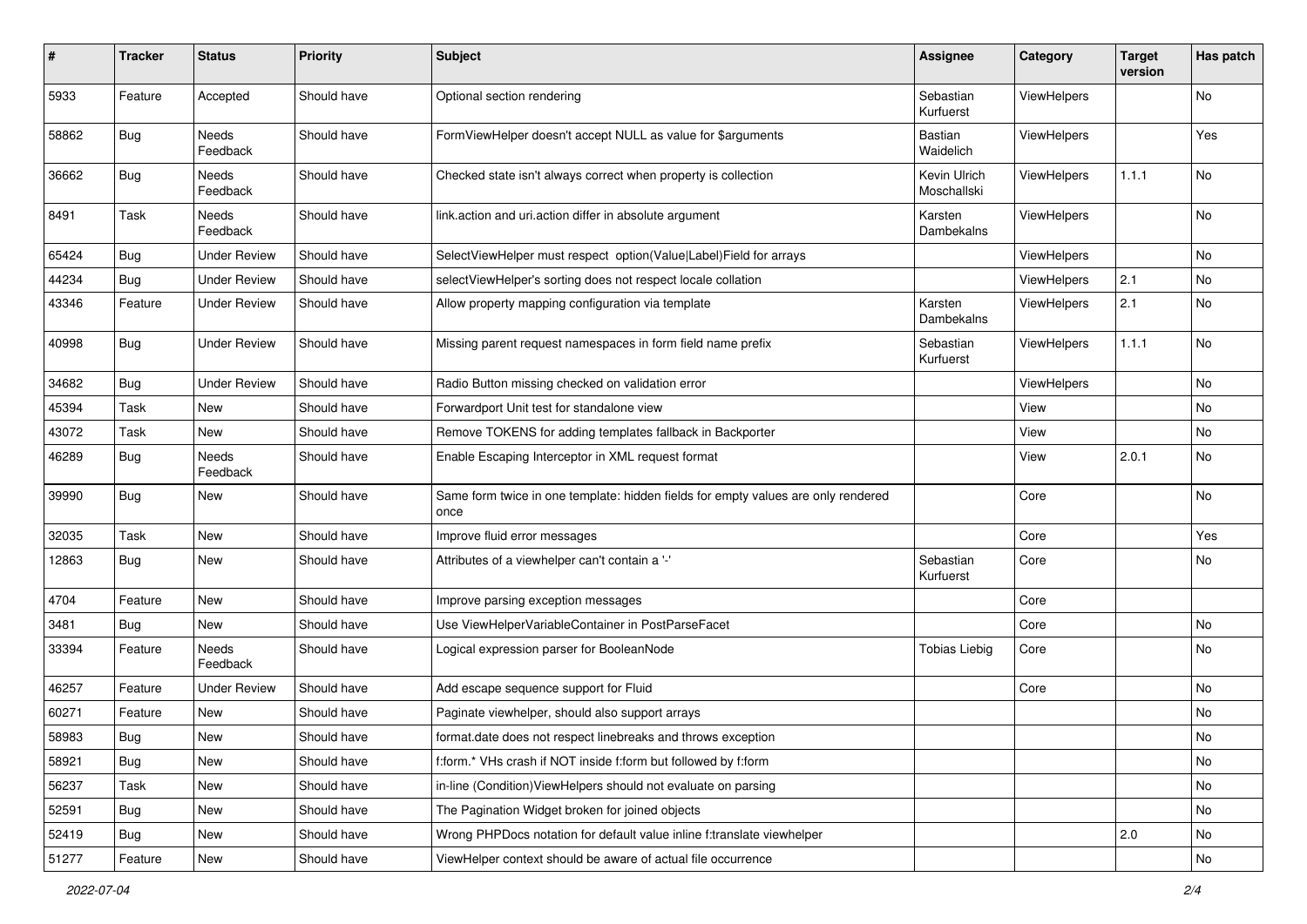| #     | <b>Tracker</b> | <b>Status</b>       | <b>Priority</b> | Subject                                                                                                     | <b>Assignee</b>        | Category | <b>Target</b><br>version | Has patch |
|-------|----------------|---------------------|-----------------|-------------------------------------------------------------------------------------------------------------|------------------------|----------|--------------------------|-----------|
| 47669 | Task           | New                 | Should have     | FormViewHelper does not define the default request method                                                   |                        |          |                          | <b>No</b> |
| 46545 | Feature        | New                 | Should have     | Better support for arrays in options of SelectViewHelper                                                    |                        |          |                          | No        |
| 45153 | Feature        | New                 | Should have     | f:be.menus.actionMenuItem - Detection of the current select option is insufficient                          |                        |          |                          | No        |
| 43071 | Task           | <b>New</b>          | Should have     | Remove TOKENS for adding fallback teplates in B                                                             |                        |          |                          | No        |
| 42743 | Task           | New                 | Should have     | Remove inline style for hidden form fields                                                                  |                        |          |                          | No        |
| 42397 | Feature        | New                 | Should have     | Missing viewhelper for general links                                                                        |                        |          |                          | No        |
| 40081 | Feature        | New                 | Should have     | Allow assigned variables as keys in arrays                                                                  |                        |          |                          | No        |
| 38130 | Feature        | New                 | Should have     | Checkboxes and multiple select fields should have an assignable default value                               |                        |          |                          | No        |
| 37095 | Feature        | New                 | Should have     | It should be possible to set a different template on a Fluid TemplateView inside an<br>action               | Christopher<br>Hlubek  |          |                          | No        |
| 33215 | Feature        | <b>New</b>          | Should have     | RFC: Dynamic values in ObjectAccess paths                                                                   |                        |          |                          | No        |
| 28554 | Bug            | New                 | Should have     | (v4) implement feature flag to disable caching                                                              |                        |          |                          | No        |
| 28553 | Bug            | New                 | Should have     | improve XHProf test setup                                                                                   |                        |          |                          | No        |
| 28552 | Bug            | New                 | Should have     | (v5) write ViewHelper test for compiled run; adjust functional test to do two passes<br>(uncached & cached) |                        |          |                          | No        |
| 28550 | Bug            | New                 | Should have     | (v4) make widgets cacheable, i.e. not implement childnodeaccess interface                                   |                        |          |                          | No        |
| 28549 | Bug            | New                 | Should have     | make widgets cacheable, i.e. not implement childnodeaccess interface                                        |                        |          |                          | <b>No</b> |
| 13045 | Bug            | New                 | Should have     | Entity decode of strings are different between if-conditions and output of variable                         |                        |          |                          |           |
| 9514  | Feature        | New                 | Should have     | Support explicit Array Arguments for ViewHelpers                                                            |                        |          |                          |           |
| 28551 | Bug            | Accepted            | Should have     | (v4) backport VHTest                                                                                        | Sebastian<br>Kurfuerst |          |                          | <b>No</b> |
| 46091 | Task           | Needs<br>Feedback   | Should have     | Show source file name and position on exceptions during parsing                                             |                        |          |                          | No        |
| 45345 | Feature        | Needs<br>Feedback   | Should have     | Easy to use comments for fluid that won't show in output                                                    |                        |          |                          |           |
| 3291  | Feature        | Needs<br>Feedback   | Should have     | Cacheable viewhelpers                                                                                       |                        |          |                          | <b>No</b> |
| 55008 | Bug            | <b>Under Review</b> | Should have     | Interceptors should be used in Partials                                                                     | Christian Müller       |          |                          | <b>No</b> |
| 52640 | Feature        | <b>Under Review</b> | Should have     | Create an UnlessViewHelper as opposite to the IfViewHelper                                                  | Marc Neuhaus           |          |                          | No        |
| 52536 | Bug            | <b>Under Review</b> | Should have     | Errorclass not set if no property-attribute set                                                             |                        |          |                          |           |
| 50888 | <b>Bug</b>     | <b>Under Review</b> | Should have     | WSOD by changing name of section and if Fluid caches are generated                                          |                        |          |                          | No        |
| 49756 | Feature        | <b>Under Review</b> | Should have     | Select values by array key in checkbox viewhelper                                                           |                        |          |                          | No        |
| 47006 | <b>Bug</b>     | <b>Under Review</b> | Should have     | widget identifier are not unique                                                                            |                        |          |                          | No        |
| 45384 | <b>Bug</b>     | New                 | Must have       | Persisted entity object in widget-configuration cannot be deserialized (after reload)                       |                        | Widgets  | 2.0.1                    | No        |